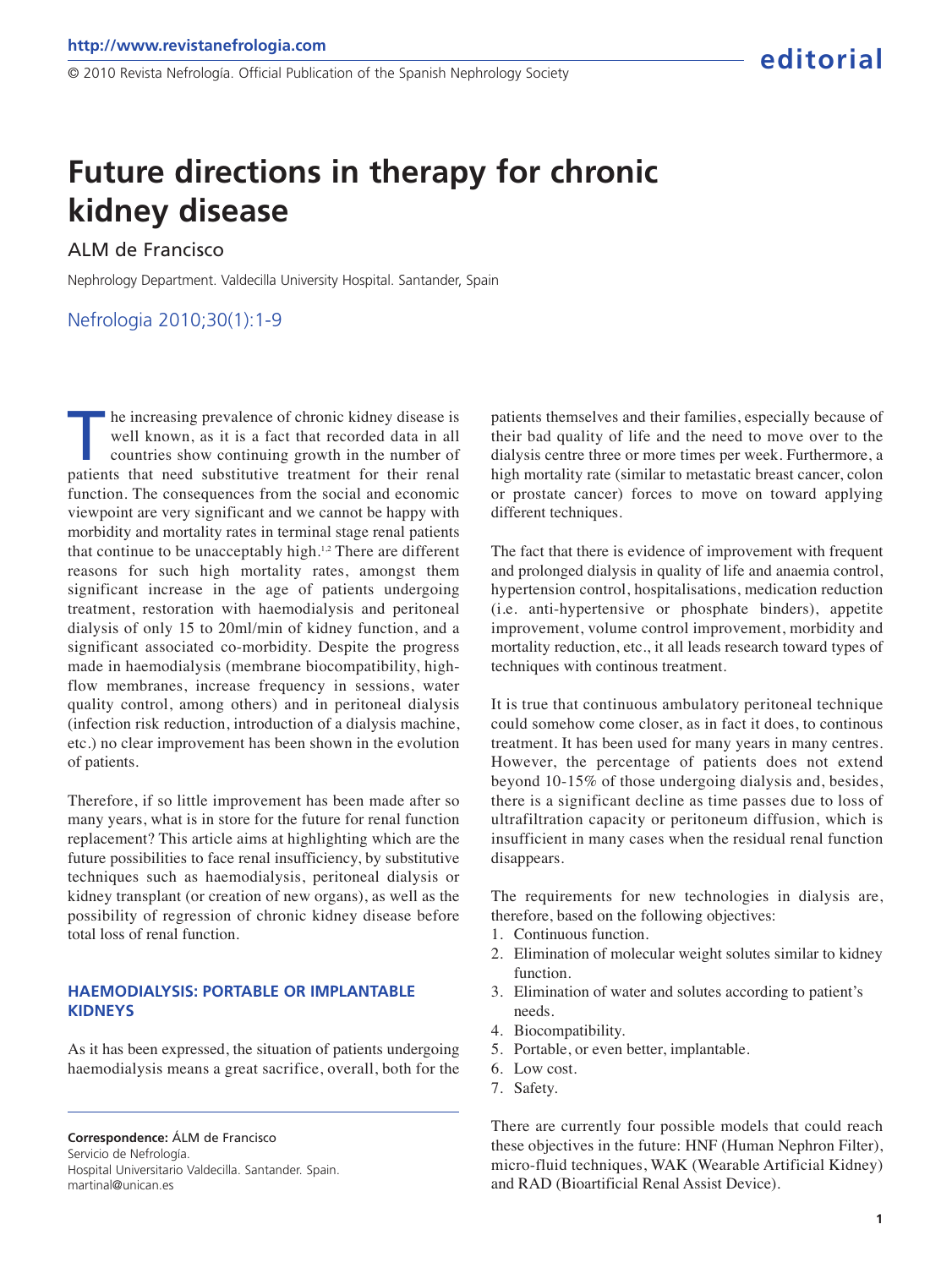## **Human Nephron Filter (HNF)**

Nisenson et al.<sup>3,4</sup> have proposed this model as an innovation in the treatment of renal insufficiency. HNF consists in two membranes that work in series within a receptor. The first membrane is called membrane G and it is similar to the glomerular membrane. It uses convective transport to generate plasma ultrafiltrate containing solutes approaching albumin molecular weight. The second membrane is called membrane T and it reproduces the tubule functions. It is molecularly engineered and consists of pores of different sizes and angles, each one of which allows a solute dependent selection, so that between solutes with the same molecular weight some are discarded and some are not. Pores with similar radius are designed for different selecting transportation properties. Ultrafiltrate resulting from blood making contact with membrane G contains wanted and unwanted solutes. When passing onto membrane T, this membrane rejects the unwanted solutes and allows the wanted solutes to go through, as each one of its pores discriminates according to its design what is to be kept and what to be eliminated. Blood flows at 100ml/min and no dialysing is used in this system.

There are important differences between membranes built by molecular engineering and standard polymer membranes. The former have a pre-determined size number of pores with specific interactions that allow transport selection. On the contrary, standard polymer membranes are much thicker resulting in non-selective solute transport, and their pore sizes vary greatly.

HNF may be portable, with the filter including membranes G and T and, also, with a belt carrying a high capacity battery and a waste bag with conventional vascular access or using different varieties of percutaneous access.

#### **Membrane-free dialysis: micro-fluid techniques**

Micro-fluid technology is based upon the parallel flow of two currents in one single channel. Two liquids (for example, blood and a PBS solution) circulate in a laminar manner, one next to the other without any turbulent mix and without being physically separated by a membrane. Under these conditions diffusion takes place; so that small particles (such as ions, small proteins, numerous molecules and many drugs) tend to diffuse rapidly from the higher concentration side onto the smaller concentration side, whereas larger molecules and particles, such as cells, tend to diffuse minimally. Leonard et al.5,6 have put forward that micro-fluid technique is a science of possible application in the field of haemodialysis. There are currently prototypes of filters H that by simple gravity aid diffusion of small molecules, from blood to dialysis liquid, and it is possible that in the

future building multiple micro-fluid chambers may be clinically applied, and that these allow miniaturization of an artificial kidney and that creating a portable kidney may be achieved. However, there is still significant time ahead for research to resolve problems such as ultrafiltration and albumin retention.

#### **Wearable Artificial Kidney (WAK)**

Gura et al.7,8 developed a portable haemodialysis device based on a 0.6m2 polysulfone high-flow dialyser. This consists of a circuit where the blood compartment through the arterial line sends blood to the dialyser and back to the patient, and a dialysing compartment where the dialysis liquid enters the dialyser and it is then circulated by a series of sorbents where it is regenerated and bicarbonate is added to it. There is also a series of miniature pumps that regulate anti-coagulation and ultra-filtration.

Davenport et al.<sup>9</sup> studied 8 patients on haemodialysis, whom received and carried that portable kidney for 4-8 hours. These patients received heparin for anticoagulation. No significant cardiovascular changes or adverse effects appeared. Mean blood flow was 58ml/min, with a dialysed flow of 47ml/min and mean creatinine clearance of 20.7ml/min. Coagulation of circuit occurred in 2 cases when heparin dosing was reduced.

It is evident that the prototype is still very incipient, that more numerous trials are needed and also longer terms to confirm treatment safety and efficacy. But it does have the potential to become a method to reach more frequent dialysis in patients with advanced kidney failure.

## **Bioartificial Renal Assist Device (RAD)**

Based on the fact that there are a series of progenitor cells that regenerate the tubular epithelium after tubular necrosis or acute kidney failure of any given aetiology, Humes et al.<sup>10</sup> were able to select this type of cell population and make elements similar to tubules in collagen gels with programmed growth factors. They introduced a fixing matrix inside the polysulfone capillary, filling it up with progenitor cells. Culture medium with growth factors was added in the extracapillary space to aid expansion and differentiation of cells until a layer was formed to fill up the capillary inner surface, thus fabricating a bioartificial tubule.

Up to then renal function replacement in case of acute kidney failure succeeded only in replacing the elimination of light-molecular-weight solutes and volume, but without restoring metabolic properties and endocrine kidney functions, which reside in its cellular elements.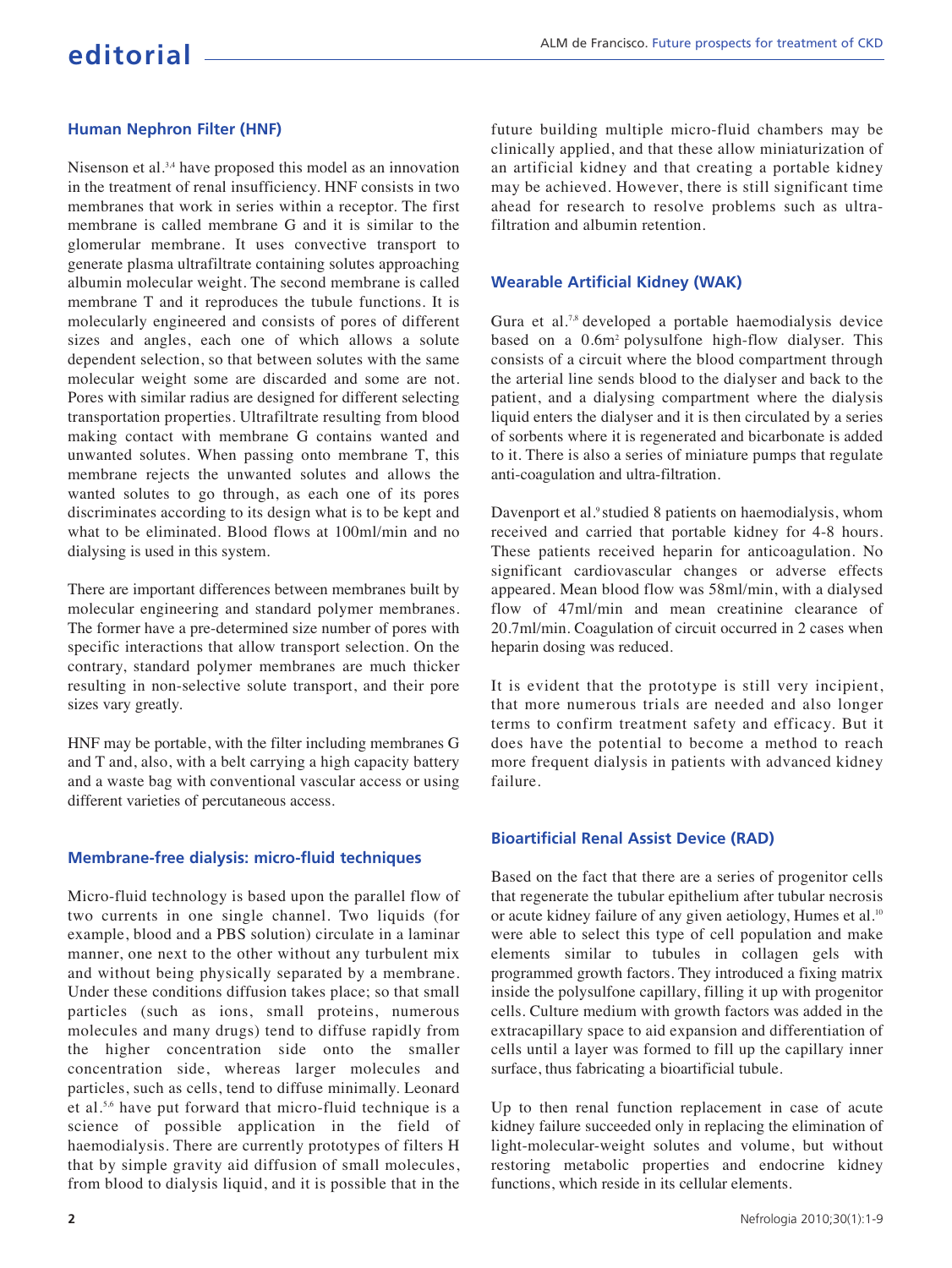This group developed an extracorporeal circulation device with a haemofiltration filter that contains millions of human kidney tubule cells inside the capillary fibres. Preclinical studies showed that these cells retained metabolic and endocrine transport properties in uraemic animals<sup>11</sup> and, additionally, improved multiorganic dysfunction in the septic shock by gram-negatives in a wide series of animals.<sup>12,13</sup>

Tumlin et al.<sup>14</sup> have studied, in a duration no longer than 72 hours, whether treatment with RAD (renal assist device) improves survival in patients with acute kidney failure by comparing it against continuous replacement treatment in a multicentre randomized controlled study affecting 58 patients with acute kidney failure who required dialysis. Forty patients received veno-venous haemofiltration associated with RAD and only 18 continuous renal replacements. The primary objective was mortality to 28 days, and other objectives were mortality to 90 days and to 180 days, renal function recovery time, hospitalisation time at ICU, total hospitalisation time and safety. At day 28, mortality was 33% in the RAD group and 61% in the group that received continuous renal replacement. Improved survival was also found at day 180 in the RAD group with 50% mortality risk with respect to continuous replacement group. Furthermore, under RAD treatment a fast renal function recovery was observed and tolerance improved.

At present, this technological advancement is in preparation at multicentre randomised stage 3 to evaluate its therapeutic effect more consistently, and there are several publications available for the interested reader.<sup>15-19</sup>

#### **PERITONEAL DIALYSIS: VIWAK PD**

The Vicenza Wearable Artificial Kidney for Peritoneal Dialysis (ViWAK PD) is an initial prototype that aims at an improved convenience for patients receiving peritoneal dialysis, a technique that, despite being the most important home technique, still faces significant barriers to it, such as daily duration that sets limitations to everyday living.

Ronco et al.<sup>20</sup> have developed the ViWAK PD system with aims at performing out-patient continuous peritoneal dialysis only with some manoeuvres in the morning and evening, thus leaving the patient free during the day and at night. This method consists in: *1)* double-channel peritoneal catheter; *2)* dialysing outlet line; *3)* a small size pump; *4)* a dialysing regeneration circuit with four chambers in parallel with a mix of active carbon and resins; *5)* a filter for microbiologic protection; *6)* an input line for the dialysis liquid, and *7)* a very small computer that is a remote control.

This system provides weekly clearance of 100 to 110 litres and consists in filling up the cavity with 2-litre solution. After two hours there is activation in dialysis liquid recirculation at a speed of 20ml/min during 10 hours. After stopping recirculation, glucose is added if it is necessary to ultrafiltrate and after 2 hours it is emptied and icodextrin is added for the night if necessary. This system may be a possible alternative to either APD or CAPD, as it reduces the time dedicated to exchanges and improves efficacy in the technique and rehabilitation for the patient.

In short, the techniques exposed above are based on the technological evolution of recent years, which have made it possible to reduce both size and weight of the instruments needed. Let us hope that in the future miniaturisation will be able to improve renal function replacement treatment with dialysis by enabling a more continuous treatment and, consequently, a more physiological one. There is of course a very important step left: perfecting vascular access should occupy a place of preference in research, but it is unfortunately far from being so at the moment.

#### **KIDNEY TRANSPLANT**

In the context of progress made in treating kidney diseases, we will now discuss xenotransplant and regenerative medicine. Advancement regarding increase in donors' pool, new immuno-suppressants, research over transplanted kidney dysfunction, and especially tolerance in identifying biomarkers indicating whether the patient is or not in a tolerance stage, and in developing strategies to induce tolerance, all these are not included.

### **Xenotrasplant**

Xenotransplant using pigs' kidneys might solve the problem of donor shortage. In the last 20 years much progress has been made regarding immunologic pig/non-human primate mechanisms and we are now close to performing clinical trials.

Outcomes from kidney transplants from pigs to non-human primates earlier than 1998 showed hyper-acute rejection due to the existence of antibodies pre-formed, mainly anti-GAL, an antigenic constituent of the pig's vascular wall that led to complement activation and intravascular coagulation and thrombosis.<sup>21</sup> In the year 2000 a Cambridge group reached up to a 78-day survival for cynomolgus monkeys<sup>22</sup> using transgenic pig kidneys for human complement regulatory proteins (hDAF). Therefore, hyper-acute rejection had been prevented but the graft continued to be lost to acute humoral rejection. It seemed that it was caused by the presence of non-anti-GAL<sup>23</sup> antibodies. However, when acute humoral rejection was prevented the presence of thrombotic microangiopathy and coagulation alterations was more evident.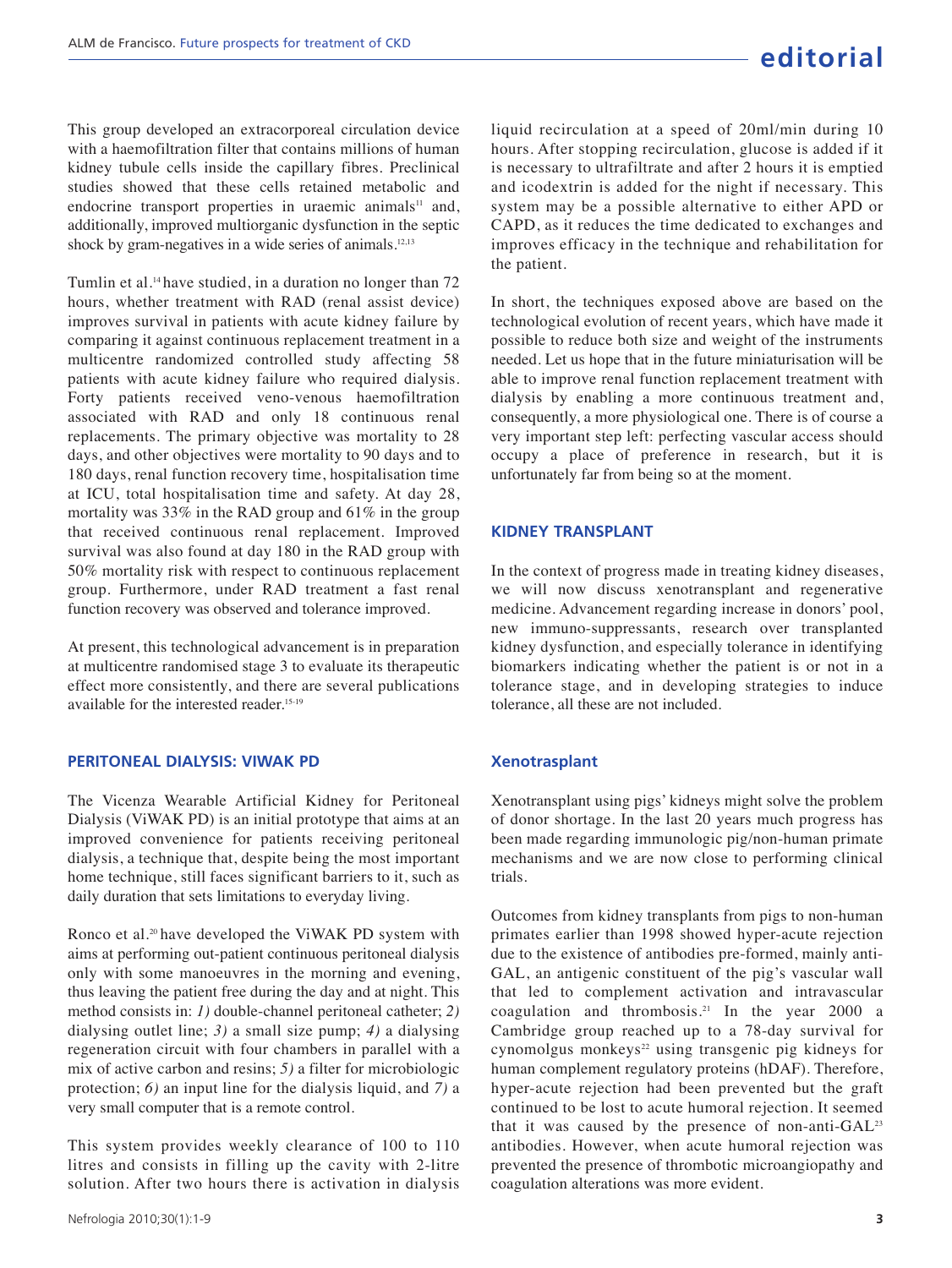## **editorial**

Future steps to be taken in the study of xenotransplant may be summarised as follows:<sup>24</sup>

- 1. New immunosuppressant agents.
- 2. Identification of non-GAL antigens in pigs.
- 3. Study of disregulation of coagulation between pigs and primates.
- 4. Resolve the problem of coagulation acting over transgenic pigs with anticoagulation or anti-thrombotic gene or removing pro-coagulation genes.
- 5. Develop donor-specific tolerance.
- 6. Improve the study of physiology for some types of organs.
- 7. Study of cross-species infection (xenozoonosis).
- 8. Minimise risk of porcine endogenous retrovirus.
- 9. Consolidate and improve ethical and social regulations.

#### **Regenerative medicine**

The kidney has a potential for regeneration through the tubular epithelial cells, which is what in part occurs with acute kidney injury. However, with chronic kidney disease the kidney does not have the self-regulation potential, and complete development of a new kidney becomes necessary.

In order to achieve a regenerated kidney, it is necessary that the techniques applied render a precise structure of the kidney, a kidney that produces urine and grows without the need of immunosuppression.

Four possibilities to achieve a new kidney are discussed below:

- 1. Embryonic kidney (metanephros)
- 2. Embryonic stem cells
- 3. Nuclear transplant
- 4. Xenogeneic embryos.

## Embryonic kidney (metanephros)

Metanephros is the renal precursor that originates during the fifth gestation week in humans or around day 12 in rat's embryonic development.

Rogers et al.<sup>25</sup> implanted rat metanephros in nonimmunosuppressed rat's peritoneum. These 15-day metanephros increased in size 6 weeks after implantation, they had also vascularised aided by the contribution of vessels of the receiving rat (absence of hyper-acute rejection), and formed mature tubules and glomeruli. Metanephros ureter was connected to a kidney that was removed and 4 weeks later the contralateral kidney was removed. The kidney transplanted produced urine and the rats so transplanted increased their average life. These results make it reasonable to use metanephros of early embryos as a

potential source for the kidney to be regenerated and thus solve the problem of donor shortage. Osafune et al.26 isolated a particular population of cells from metanephric mesenchyme that were enough to make a complete kidney, which suggest the possibility of creating a kidney from a single stem cell from the metanephric mesenchyme.

## Embryonic stem cells

These are undifferentiated pluripotent cells, isolated from the blastocyst inner layer, that have the capacity to differentiate into different cell types: mesodermic, endodermic, and ectodermic, depending on the culture conditions. These include, consequently, cells that have a potential for tissue regeneration. There are no published data that describe the complete process of kidney formation from embryonic stem cells, but several groups have shown that stem cells may differentiate in renal structures when they are injected in immunosuppressed rats.

Some examples will be provided. Along these lines, Vigneau et al.,<sup>27</sup> using a combination of different conditions of culture and selection, and specially pre-differentiating embryonic stem cells *in vitro* toward the desired line, were able to generate a pure population of proximal tubule progenitors capable of integration in normal nephrons without causing teratoma (which is one of the main problems of these techniques). With a simple injection in the kidneys of newborn rats, after 7 months such integration was achieved, although not in glomeruli. However, all these types of cells may cause an immunologic response. Injecting rat mesenchymal stem cells in the kidney, Kunter et al.<sup>28</sup> achieved preservation of renal function in a progressive glomerulonephritis model in rats, but with a long-term complication involving inadequate differentiation of these mesenchymal stem cells in adipocytes accompanied by glomerular sclerosis.

## Nuclear transplantation

It consists of the introduction of a donor cell nucleus into a nucleus-free oocyte to generate an embryo with a genetic map similar to that of the donor.

Lanza et al.29 tried to create a unit that eliminated the problem of the immunologic response. They generated a kidney histocompatible for organ transplantation. They used the nuclear transplant technique, where isolated adult cow dermal fibroblasts were transferred to bovine oocytes introduced in nuclei and implanted in recipients. A renal apparatus full of cloned metanephric cells was transplanted into the cow from which the fibroblasts had been taken. Surprisingly enough, it produced urine, a fact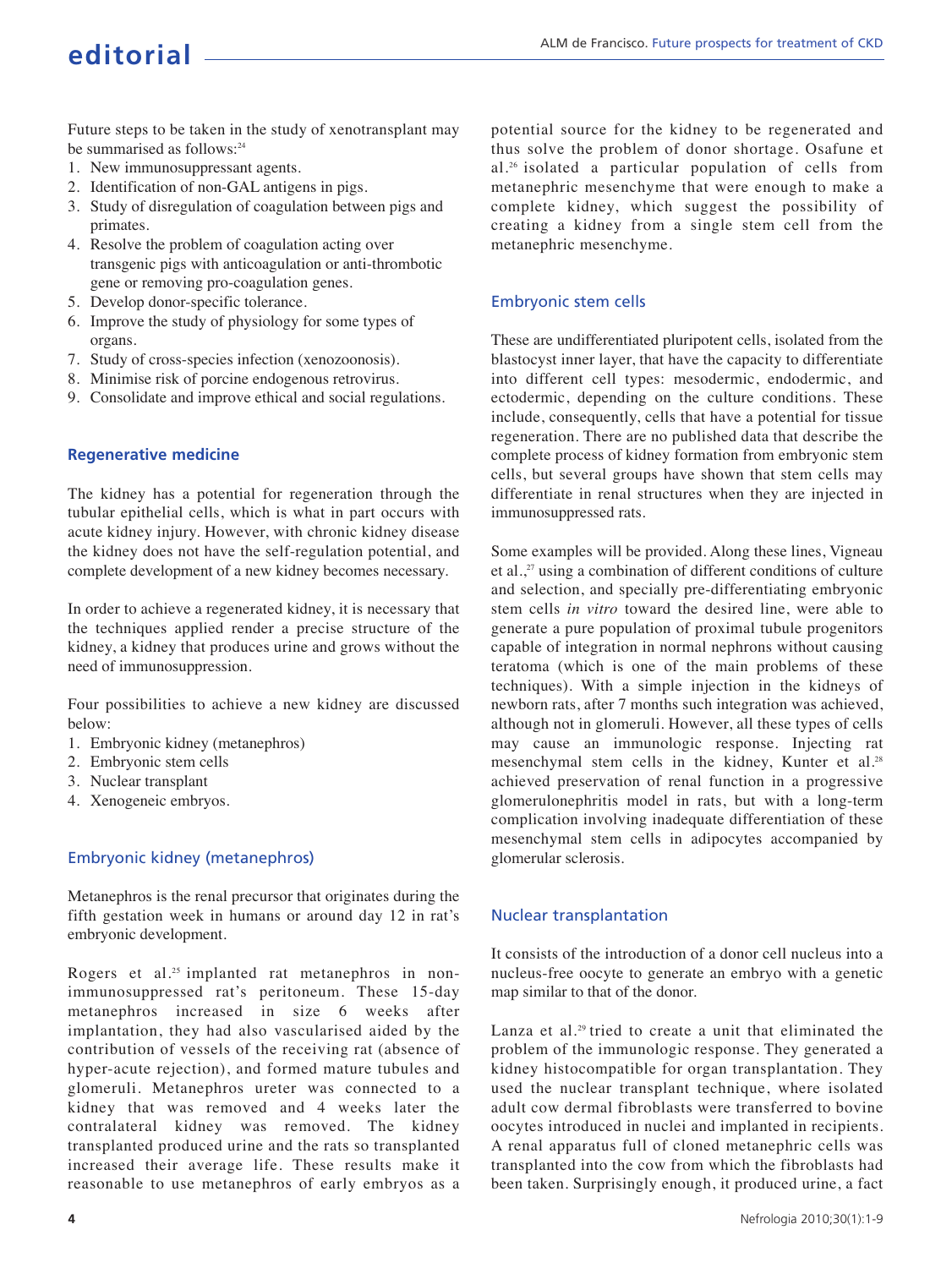that point to the possibility of a nuclear transplant for renal regeneration without risk of immunosuppression for the long term.

We are therefore closer to achieving the following ideal events for an artificially regenerated kidney to be possible: precise renal structure, urine production, and immunosuppression-free growth.

#### Xenogenic embryos as organ factories

During metanephros development, a glial cell line-derived neurotrophic factor (GDNF) is expressed to initiate development. Mesenchymal stem cells expressing GDNF are likely to differentiate themselves in the renal structures provided they are placed in the adequate site.

Yokoo et al.<sup>30,31</sup> injected human mesenchymal stem cells in the site of the metanephros formation. The metanephros were dissected and cultivated afterwards. It was later observed that if mesenchymal cells expressing GDNF were injected, they could generate complete nephrons. However, to achieve a functional nephron it was necessary to have vascular integration and to do so, metanephros were transplanted into rat peritoneum, thus increasing size and developing a renal structure similar to what had previously been published by Roger.<sup>25</sup> Urine was collected from ureters and erithropoietin production was observed.<sup>32</sup> It was concluded that human mesenchymal stem cells might, in the future, replace renal function.

#### **CHRONIC KIDNEY DISEASE**

Personally I believe that one of the great advances that will be made in the future is, apart from what has already been said, how we will face chronic kidney disease. Three concepts raise an important discussion here: stop progression, regression of sclerosis and, lastly, humanization and social cost reduction for chronic kidney disease

#### **Stopping progression**

Nowadays, in everyday clinical practice, when dealing with a patient with chronic kidney disease the main objective is to stop the disease's progression. There are numerous publications in patients to achieve this objective and, of course, no reference to them will be made in this article that is about future, directions but a summary will be presented on how progression can be stopped<sup>33</sup> with the following measures: arterial pressure control, proteinuria control, diabetes control, blocking renin-angiotensin system, renin inhibition, protein dietary restriction

(uncertain), use of statins (to be confirmed), use of paricalcitol (to be confirmed), anaemia control (not clearly demonstrated yet), weight reduction when obesity is present, suppression of tobacco, and prevention of nephrotoxic medication.

#### **Regression**

The question of whether chronic kidney disease may regress is of great complexity. Numerous studies in humans have been performed whith only slight reductions in the deterioration of renal function. There is, however, experimental studies that show that regression seems to have been achieved, which probably means that pathogenic mechanisms differ between animals and human beings.

The following factors have been involved in kidney disease progression:

- 1. Paracrine factors: angiotensin 2, endothelin, growth factors.
- 2. Metabolic factors: proteinuria, hyperglycaemia, dyslipidaemia, oxidative stress, hypoxia.
- 3. Genetic factors.
- 4. Haemodynamic factors: arterial hypertension, glomerular hypertension, *shear stress*.
- 5. Cellular factors: epithelial mesenchymal transition, myofibroblasts.
- 6. Inflammatory factors: cytokines, chemokines, *Toll like receptors*.

Of all these, blockage of angiotensin 2 is the target element, the most important to achieving renal fibrosis regression but, in humans, this is not enough.

There are many experimental data in which chronic kidney disease was reverted by suppressing the reninangiotensin system (RAS). Regardless of whether renal insufficiency was caused by an aging model or by nitric oxide inhibition model, or with nephrectomy, or through diabetes induction; the truth is that in most studies regression was obtained by blocking the RAS mechanism.<sup>38</sup>

Therefore, experimental chronic kidney disease regression achieved in rodents has not been reproduced in humans. In this case angiotensin 2 does play a very important role in the development of kidney disease, due to its multiple actions, independently of hypertension and sodium balance. Angiotensin 2 is part of almost all that is related to vascular diseases and many other actions that are currently being shown every day. This blockage is therefore necessary but, as it has already been mentioned, clinical data point at the fact that it is not enough. It is necessary to carry on in order to identify other additional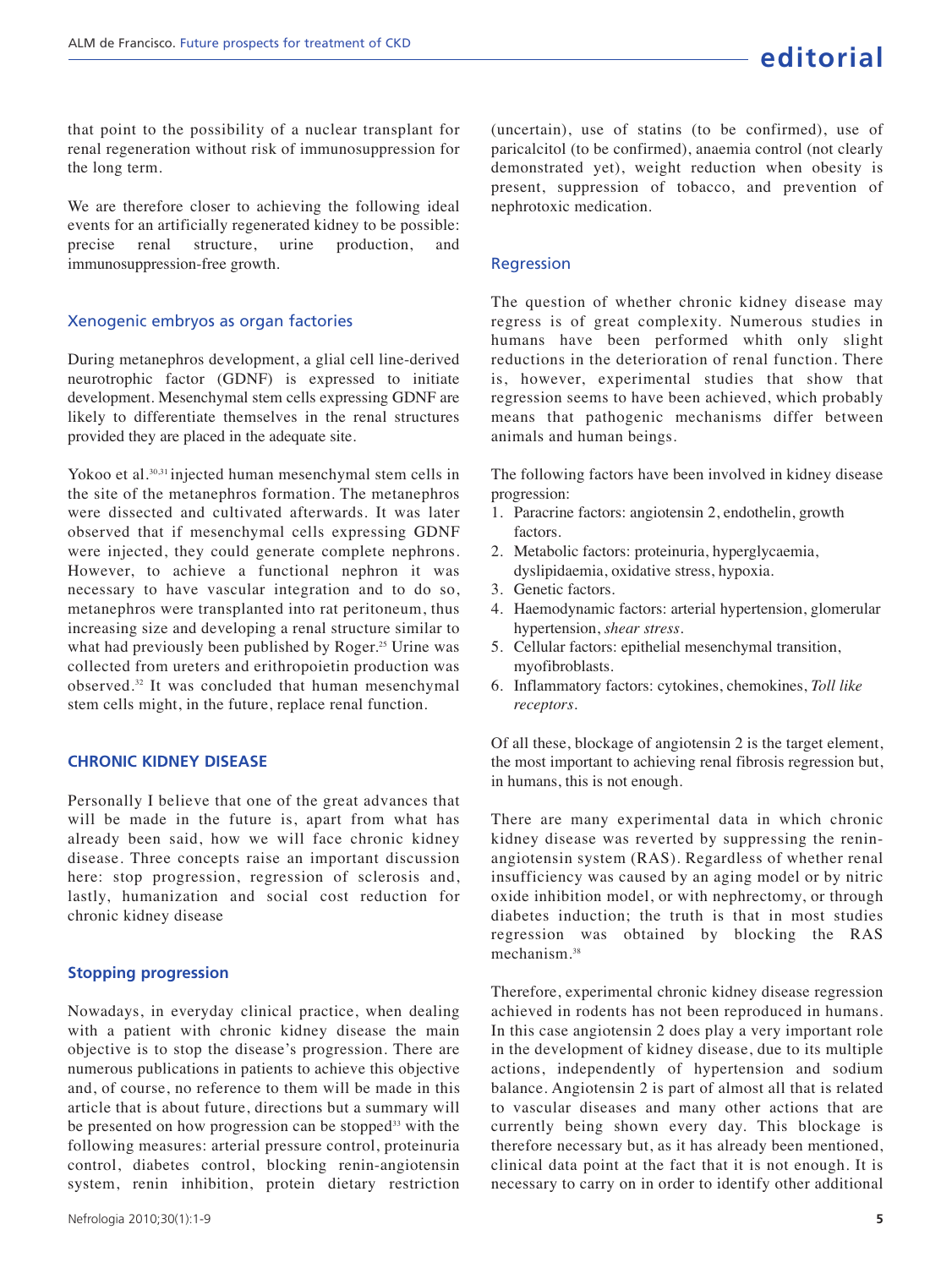target elements and apply treatments to them. Amongst the treatments performed to observe regression of renal lesions the following can be found<sup>33,38</sup>:

- 1 Anti-inflammatory agents and among them TAK 603, rapamycin or NF kappa beta inhibitor. It seems that inflammation inhibition may be beneficial if performed very early upon developing chronic kidney disease, but for the long term its effect is limited.
- 2 TGF beta antagonist: it is a factor considered the major activator of extracellular matrix synthesis and, consequently, of fibrosis production. Bone morphogenetic protein 7 (BMP7) or hepatocyte growth factor (HGF) are amongst the agents proposed to block TGF beta fibrogenic action. Other antifibrotic medication that inhibit TGF beta are IN1130 or Tranilast, which inhibits the release of TGF beta from inside cells as fibroblasts and macrophages.
- 3 Receptors inhibitors of tyrosine kinase growth factor.
- 4 Inhibitors of intracellular signal such as, for example, inhibitor of p38 MAPK, a protein kinase that has been studied in renal graft chronic nephropathy, or protein kinase C inhibition, that so far has not given results to be assessed.
- 5 Aldosterone antagonist. It is an important profibrogenic agent in myocardial fibrosis, less known in kidney disease progression, although for the moment data do not confirm this possibility.<sup>39</sup>
- 6 Activation of kinine receptors and, consequently, inhibition of angiotensin conversion enzyme.
- 7 Statins: acting independently from cholesterol reduction. Their beneficial action has been demonstrated in some animals; treatment with rosuvastatin has a renoprotective effect in both morphology and inflammation, with reduction of matrix metalloproteinase independently of arterial pressure.<sup>40</sup>
- 8 Inhibitors of collagen receptors.
- 9 Agents that degrade the extracellular matrix. There are laboratory data indicating that activation of matrix metalloproteinase plays a beneficial role against renal fibrosis development induced by nitric oxide deficiency.<sup>41</sup>

To conclude, in most studies chronic kidney disease regression was achieved by means of blocking or antagonising RAS action. A list of mediators for profibrogenic actions of angiotensin 2 will probably appear in the future but, in any case, what does seem clear is that if ever any beneficial effect in humans is achieved it will be by starting up a very early treatment, before the disease reaches the point of no return renal insufficiency.

## **Preservation of endothelial integrity**

The kidney has a very important endothelial surface and much attention has recently been given to vascular damage causing ischaemia of renal tissue and progression of chronic kidney disease. Consequently, preserving vascular integrity and that of the endothelial wall not only prevents cardiovascular events associated with chronic kidney disease, but it also constitutes an important point to stopping progression of kidney disease. Endothelial cells of the vascular tree respond to signals such as endocrine or paracrine hormones, cytokines and growth factors, exogenous and endogenous toxins, including traditional and non-traditional vascular risk factors. Meanwhile, the endothelium also responds to rheological and haemodynamic changes. However, amongst all these, oxidative stress and inflammation are the most significant elements causing endothelial and vascular dysfunction in patients with chronic kidney disease.

Although it was believed that damaged endothelial cells were replaced by neighbouring cells being introduced in the injured endothelial area, we now know of endothelial progenitor cells (EPC) that come from haemopoietic stem cells and that contribute to vascular repair and even to vascular regeneration. It is known, based on experimental data, that infusion or injection of endothelial progenitor stem cells improves heart function after myocardial infarction and favours blood flow in peripheral ischaemic models.<sup>42</sup> In theory, these endothelial progenitor cells would favour reendothelialisation and neovascularisation, although, so far, studies have shown that the capacity to differentiate in renal tissues is very limited, so that other alternatives should be sought to improve vascular repair and regeneration of chronic kidney disease.

Different studies of endothelial progenitor cells in chronic kidney disease have shown that there are abnormalities in number and function in patients, that the capacity for re-endothelisation *in vivo* of these progenitor cells is affected in patients with diabetes type 2, and that this functional reduction in these cells in chronic kidney disease is improved with dialysis and renal transplant.43-45 There are also pharmacological approaches to improve EPC regenerative capacity in chronic kidney disease. Along these lines, improvement has been shown in the number and functional capacity of the EPC with rosiglitazone in diabetic patients,<sup>46</sup> erythropoietin<sup>47</sup>, angiotensin receptor blockers<sup>48</sup> or statins.<sup>49</sup>

Therefore, an attempt to control endothelial damage that associates progression of chronic kidney disease with cardiovascular disease may be done by repairregeneration through two possibilities: pharmacological treatment to improve deregulation of EPC and cellular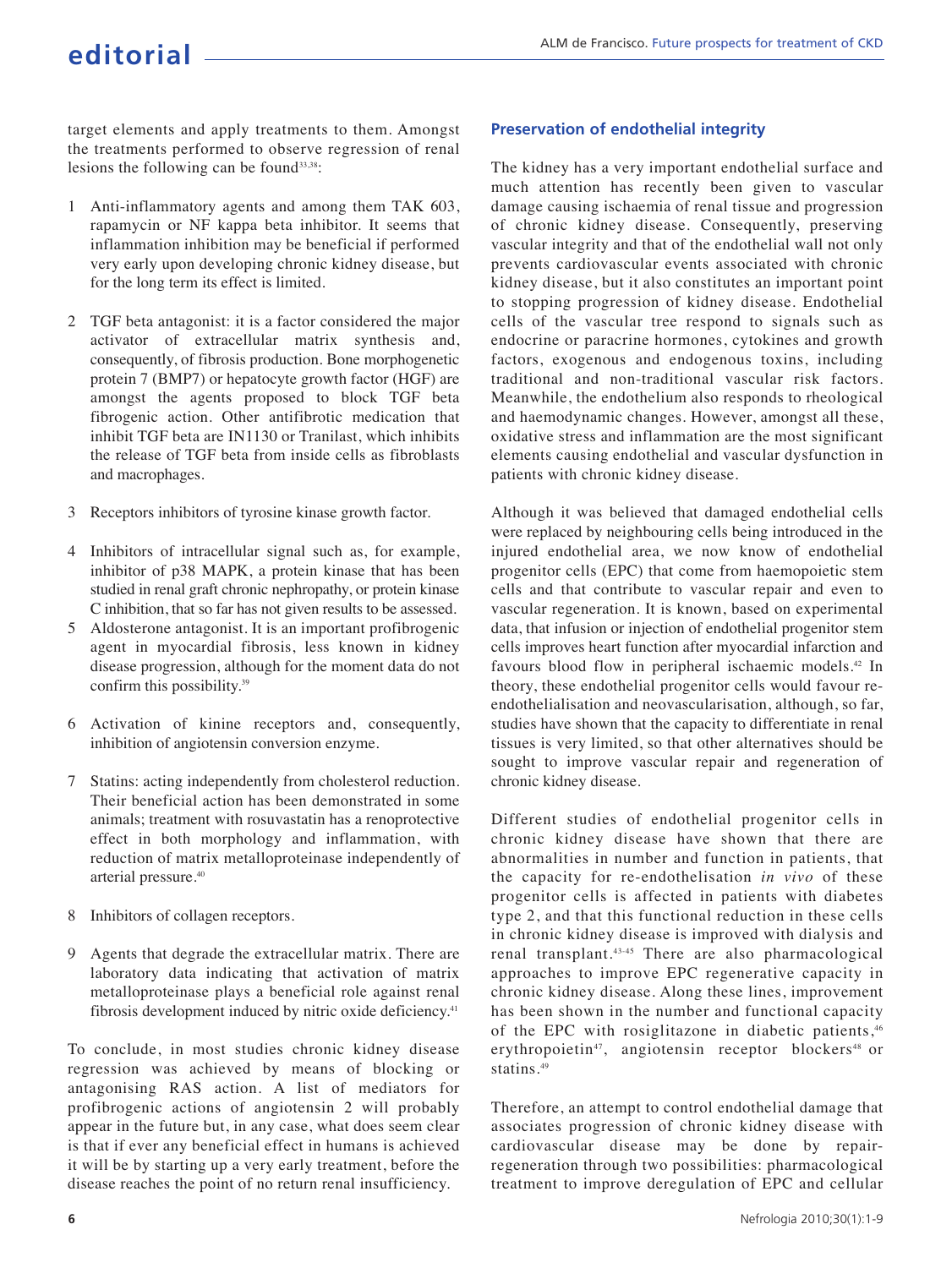therapy. However, in this field, physiological significance and long-term risks, particularly poor differentiation and inadequate transformation, are not clear at the moment.

## Humanization and social cost reduction for chronic kidney disease

In year 2008 around 45,000 people in Spain, specifically, approximately 1,000 people per million, were already undergoing kidney replacement treatment, a figure that is estimated to be doubled in the next 10 years due to progressive ageing of the population and increase in the prevalence of other chronic processes such as diabetes mellitus. The same holds true in the developed world where, although the incidence is gradually stabilising, the prevalence of patients receiving renal function replacement treatment, either by dialysis or renal transplant, continues to advance considerably until reaching figures of 2,200 per million people in Taiwan in 2008 and 1,900 in Japan, or 1 1,650 in the United States. Such a growth in prevalence is alarming, and it can offset the balance of health services in some countries in the future.<sup>50</sup>

As it happens in the rest of the developed countries, the population starting on dialysis is ageing remarkably in Spain. Along these lines, according to the Spanish registry of renal patients in the year 2007, with an incident population of mean 125/million, the number of patients over 75 years was 405/million.<sup>51</sup> Many of these cases older than 75 years of age present with three or more co-morbidities and their life expectation is very low. An ethical question has to be bravely asked: Is dialysis for everyone?

In developed countries there are currently no limitations to apply renal replacement treatment. Frequently, this situation leads to not assessing adequately each single treatment for each particular patient and, however, it is evident that not all patients benefit equally from this treatment. We are faced with ethical reflections that are very important for us to discuss with our patients and their families, that fortunately in Spain they can be found in our journal NEFROLOGÍA.52-54 Some studies that analyse survival in patients older than 75, retrospectively, in pre-dialysis clinics with chronic kidney disease stage 5 find that the advantage of undergoing dialysis is significantly reduced by comorbidity and by ischaemic heart disease in particular.<sup>55</sup> An indeed practical approach to this issue is that by Couchoud et al.<sup>56</sup> who, with a simple rating of comorbidities, draw the short-term prognosis in patients older than 75 starting on dialysis. This can help making a rational clinical decision when discussing with patients and their families. A clinical score of CKD patients to take decisions is also a direction for the future of chronic kidney diseases.

## **REFERENCES**

- 1. US Renal Data System. Available at: http:/// http://www.usrds.org/
- 2. Kjellstrand CM, Evans RL, Petersen RJ, et al. The «unphysiology» of dialysis: A major cause of dialysis side effects? Kidney Int 1975;(Supl 2):30-4.
- 3. Nissenson AR, Ronco C, Pergamit G, et al. The human nephron filter: Continuously functioning, implantable artificial nephron system. Blood Purif 2006;23:269-74.
- 4. Nissenson AR, Ronco C, Pergamit G, et al. Continuously functioning artificial nephron system: The promise of nanotechnology. Hemodial Int 2005;9:210-7.
- 5. Leonard EF, West AC, Shapley NC, Larsen MU. Dialysis without membranes: How and why? Blood Purif 2004;22:92-100.
- 6. Leonard EF, Cortell S, Vitale NG. Membraneless dialysi-is it possible? Contrib Nephrol 2005;149:343-53.
- 7. Gura V, Beiza M, Ezon C, Polaschegg HD. Continuous renal replacement therapy for end-stage renal disease: the wearable artificial kidney (WAK). Contrib Nephrol 2005;149:325-33.
- 8. Gura V, Beizai M, Ezon C, Rambod E. Continuous renal replacement therapy for congestive heart failure: the wearable continuous ultrafiltration system. Am Soc Artif Inter Organs J 2006;52:59-61.
- 9. Davenport A, Gura V, Ronco C, Beizai M, Ezon C, Rambod E. A wearable haemodialysis device for patients with end-stage renal failure: a pilot study. Lancet 2007;370:2005-10.
- 10. Humes HD, MacKay SM, Funke AJ, Buffington DA. Tissue engineering of a bioartificial renal tubule assist device: in vitro transport and metabolic characteristics. Kidney Int 1999;55(6):2502-14.
- 11. Humes HD, Buffington DA, MacKay SM, Funke AJ, Weitzel WF. Replacement of renal function in uremic animals with a tissueengineered kidney. Nat Biotechnol 1999;17(5):451-5.
- 12. Fissell WH, Lou L, Abrishami S, Buffington DA, Humes HD. Bioartificial kidney ameliorates gram-negative bacteria-induced septic shock in uremic animals. J Am Soc Nephrol 2003;14(2):454-61.
- 13. Humes HD, Buffington DA, Lou L, et al. Cell therapy with a tissue-engineered kidney reduces the multipleorgan consequences of septic shock. Crit Care Med 2003;31:2421-8.
- 14. Tumlin J, Wali R, Williams W, et al. Efficacy and safety of renal tubule cell therapy for acute renal failure. J Am Soc Nephrol 2008;19(5):1034-40.
- 15. Humes HD, Fissell WH, Weitzel WF, et al. Metabolic replacement of kidney function in uremic animals with a bioartificial kidney containing human cells. Am J Kidney Dis 2002;39:1078-87.
- 16. Tiranathanagul K, Eiam-Ong S, Humes HD. The future of renal support: High-flux dialysis to bioartificial kidneys. Crit Care Clin 2005;21:379-94.
- 17. Humes HD, Weitzel WF, Bartlett RH, et al. Initial clinical results of the bioartificial kidney containing human cells in ICU patients with acute renal failure. Kidney Int 2004;66:1578-88.
- 18. Humes HD, Weitzel WF, Fissell WH. Renal cell therapy in the treatment of patients with acute and chronic renal failure.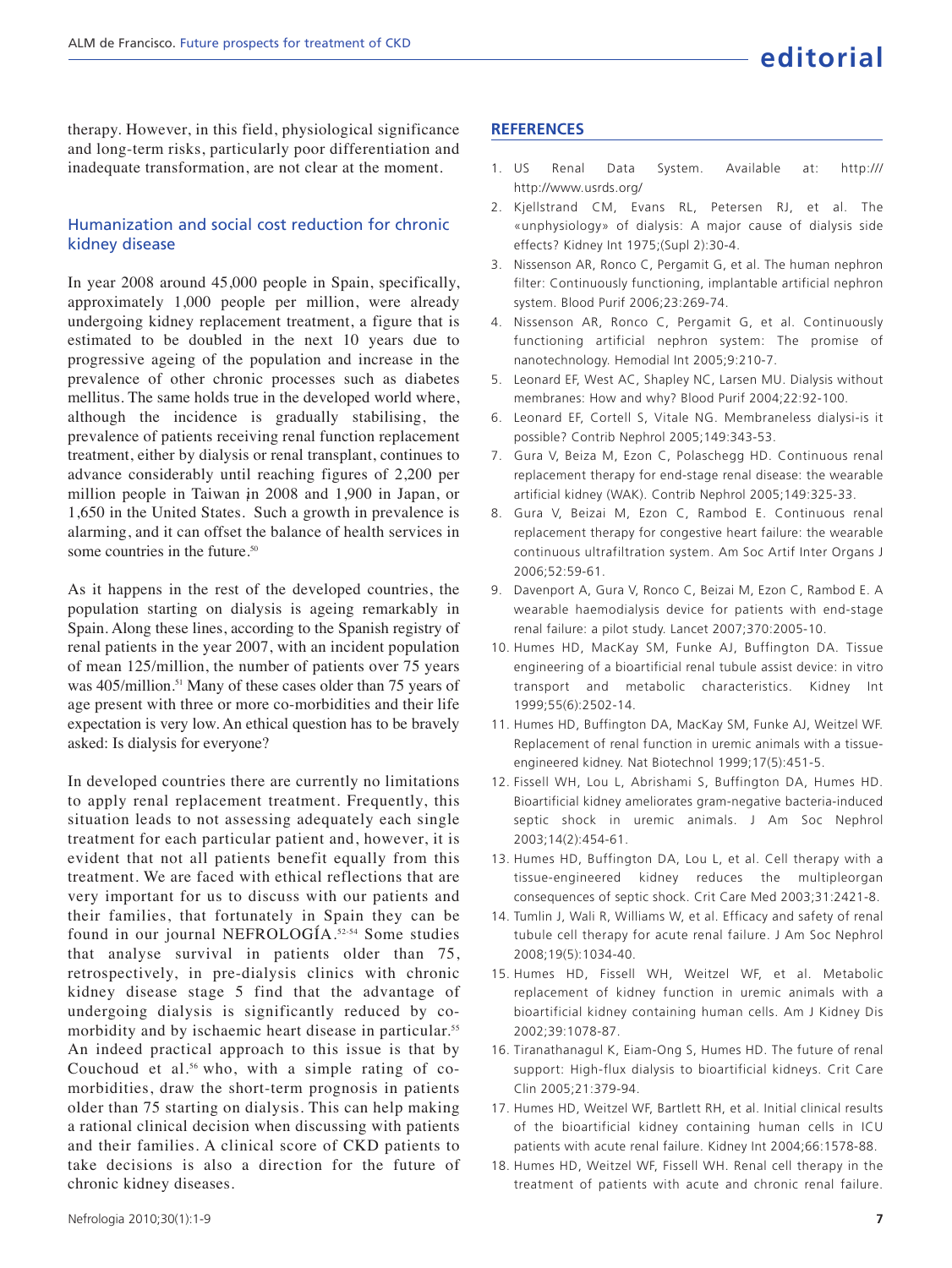## **editorial**

Blood Purif 2004;22:60-72.

- 19. Fissell WH, Dyke DB, Weitzel WF, et al. Bioartificial kidney alters cytokine response and hemodynamics in endotoxinchallenged uremic animals. Blood Purif 2002;20:55-60.
- 20. Ronco C, Fecondini L. The Vicenza wearable artificial kidney for peritoneal dialysis (ViWAK PD). Blood Purif 2007;25:383-8.
- 21. Shimizu A, Yamada K. Pathology of renal xenograft rejection in pig to non-human primate transplantation. Clin Transplant 2006;20(Suppl 15):46-52.
- 22. Cozzi E, Bhatti F, Schmoeckel M, Chavez G, Smith KG, Zaidi A, et al. Long-term survival of non-human primates receiving lifesupporting transgenic porcine kidney xenografts. Transplantation 2000;70:15-21.
- 23. Chen G, Sun H, Yang H, Kubelik D, Garcia B, Luo Y, et al. The role of anti-non-GAL antibodies in the development of acute humoral xenograft rejection of hDAF transgenic porcine kidneys in baboons receiving anti-gal antibody neutralization therapy. Transplantation 2006;81:273-83.
- 24. Ekser B, Rigotti P, Gridelli B, Cooper DK. Xenotransplantation of solid organs in the pig-to-primate model. Transpl Immunol 2009;21(2):87-92.
- 25. Rogers S, Lowell JA, Hammerman NA, Hammerman MR. Transplantation of developing metanephroi into adult rats. Kidney Int 1998;54:27-37.
- 26. Osafune K, Takasato M, Kispert A, Asashima M, Nishinakamura R. Identification of multipotent progenitors in the embryonic mouse kidney by a novel colony-forming assay. Development 2005;133:151-61.
- 27. Vigneau C, Polgar K, Striker G, et al. Mouse embryonic stem cell-derived embryoid bodies generate progenitors that integrate long-term into renal proximal tubules in vivo. J Am Soc Nephrol 2007;18:1709-20.
- 28. Kunter U, Rong S, Boor P, et al. Mesenchymal stem cells prevent progressive experimental renal failure but maldifferentiate into glomerular adipocytes. J Am Soc Nephrol 2007;18(6):1754-64.
- 29. Lanza RP, Chung HY, Yoo JJ, et al. Generation of histocompatible tissues using nuclear transplantation. Nat Biotech 2002;20:689-96.
- 30. Yokoo T, Ohashi T, Shen JS, et al. Human mesenchymal stem cells in rodent whole-embryo culture are reprogrammed to contribute to kidney tissues. Proc Natl Acad Sci USA 2005;102:3296-300.
- 31. Yokoo T, Fukui A, Ohashi T, et al. Xenobiotic kidney organogenesis from human mesenchymal stem cells using a growing rodent embryo. J Am Soc Nephrol 2006;17:1026-34.
- 32. Yokoo T, Fukui A, Matsumoto K, et al. Generation of transplantable erythropoietin-producer derived from human mesenchymal stem cells. Transplantation 2008;85:1654-8.
- 33. Hsu C, Schieppati A. Chronic Kidney Disease and Progresion. ASN: Nephrology Self-Assessment Program, 2006;5:6.
- 34. Vilayur E, Harris DC. Emerging therapies for chronic kidney disease: what is their role? Nat Rev Nephrol 2009;5(7):375-83.
- 35. Lewis EJ, Hunsicker LG, Clarke WR, et al. Renoprotective effect of the angiotensin-receptor antagonist irbesartan in patients with nephropathy due to type 2 diabetes. N Engl J Med

2001;345:851-60.

- 36. Brenner BM, Cooper ME, De Zeeuw D, et al. Effects of losartan on renal and cardiovascular outcomes in patients with type 2 diabetes and nephropathy. N Engl J Med 2001;345:861-9.
- 37. Parving HH, Lehnert H, Brochner-Mortensen J, et al. The effect of irbesartan on the development of diabetic nephropathy in patients with type 2 diabetes. N Engl J Med 2001;345:870-8.
- 38. Chatziantoniou C, Dussaule JC. Is kidney injury a reversible process? Curr Opin Nephrol 2008;17:76-81.
- 39. Kramer AB, Van der Meulen EF, Hamming I, et al. Effect of combining ACE inhibition with aldosterone blockade on proteinuria and renal damage in experimental nephrosis. Kidney Int 2007;71:417-24.
- 40. Gianella A, Nobili E, Abbate M, et al. Rosuvastatin treatment prevents progressive kidney inflammation and fibrosis in stroke-prone rats. Am J Pathol 2007;170:1165-77.
- 41. Boffa JJ, Ying L, Placier S, et al. Regression of renal vascular and glomerular fibrosis: Role of angiotensin II receptor antagonism and metalloproteinases. J Am Soc Nephrol 2003;14:1132-44.
- 42. Schachinger V, Erbs S, Elsasser A, et al. Intracoronary bone marrow derived progenitor cells in acute myocardial infarction. N Engl J Med 2006;355:1210-21.
- 43. De Groot K, Bahlmann FH, Sowa J, et al. Uremia causes endothelial progenitor cell deficiency. Kidney Int 2004;66:641-6.
- 44. De Groot K, Bahlmann FH, Bahlmann E, et al. Kidney graft function determines endothelial progenitor cell number in renal transplant recipients. Transplantation 2005;79:941-5.
- 45. Schlieper G, Hristov M, Brandenburg V, et al. Predictors of low circulating endothelial progenitor cell numbers in haemodialysis patients. Nephrol Dial Transplant 2008;23:261-8.
- 46. Sorrentino SA, Bahlmann FH, Besler C, et al. Oxidant stress impairs in vivo reendothelialization capacity of endothelial progenitor cells from patients with type 2 diabetes mellitus: restoration by the peroxisome proliferator-activated receptorgamma agonist rosiglitazone. Circulation 2007;116:163-73.
- 47. Bahlmann FH, De Groot K, Spandau JM, et al. Erythropoietin regulates endothelial progenitor cells. Blood 2004;103:921-6.
- 48. Bahlmann FH, De Groot K, Mueller O, et al. Stimulation of endothelial progenitor cells: a new putative therapeutic effect of angiotensin II receptor antagonists. Hypertension 2005;45:526-9.
- 49. Landmesser U, Bahlmann F, Mueller M, et al. Simvastatin versus ezetimibe: pleiotropic and lipid-lowering effects on endothelial function in humans. Circulation 2005;111:2356-63.
- 50. Lysaght MJ. Maintenance dialysis population dynamics: current trends and long-term implications. J Am Soc Nephrol 2002;13(Suppl 1):S37-40.
- 51. http://www.senefro.org/
- 52. Sánchez Tomero JA. Planificación anticipada e inicio de diálisis. Nefrologia 2009;29(4):285-7.
- 53. Sarrías Lorenz X, Bardón Otero E, Vila Paz ML. El paciente en prediálisis: toma de decisiones y libre elección terapéutica. Nefrologia 2008;28(3):119-22.
- 54. Tejedor A, De las Cuevas X. Cuidado paliativo en el paciente con enfermedad renal crónica avanzada (grado 5) no susceptible de